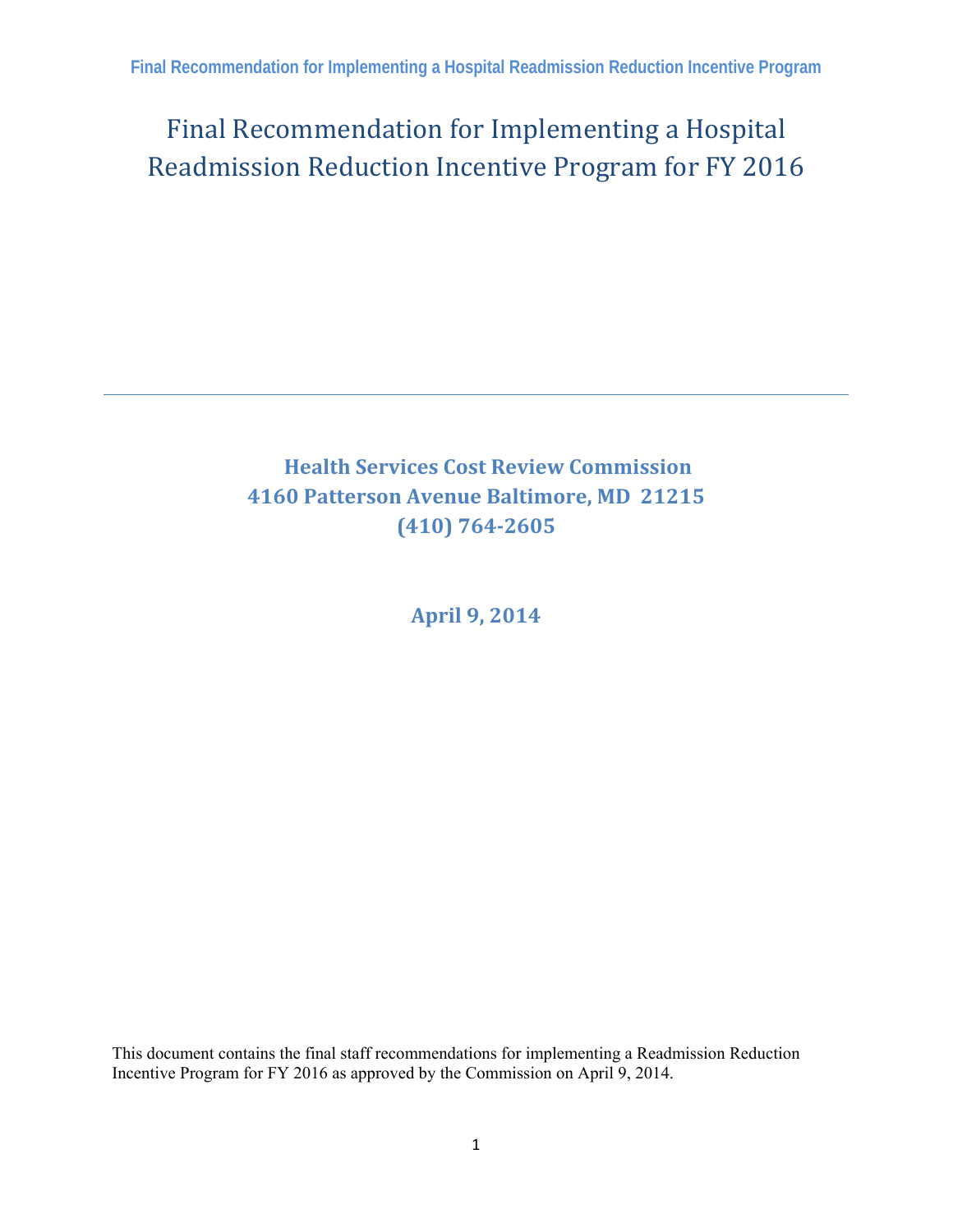# **A. Introduction**

The United States health care system currently experiences an unacceptably high rate of unnecessary hospital readmissions. These excessive readmissions are a symptom of our fragmented payment system and result in considerable unnecessary cost and substandard care quality. The purpose of this document is to describe one of the components of a proposed Readmission Reduction Incentive program designed to provide incentives for hospitals to improve overall care coordination and substantially reduce readmissions.

There are a number of economic and environmental factors motivating this effort – including the passage of National Health Insurance reform and concerns about the affordability of care and financial sustainability of our current health care system. Dramatic slowing in hospital volume growth and the Commission's need to mirror tight updates nationally have also brought many to the realization that we must look for other ways to ensure the financial sustainability of Maryland's hospital/health system.

Commensurate with these events is a recognized need to transition our health care delivery system toward a more coordinated care model, focusing on promoting health of populations and, at the same time, improving efficiency and quality of the care delivered.

Maryland's readmission rates are high compared to the nation. The Center for Medicare and Medicaid Innovation (CMMI) All-payer model demonstration contract, which began on January 1, 2014, has established readmission reduction targets that require Maryland hospitals to be equal or below rates of Medicare readmissions by 2018. In order to enhance our ability to incentivize hospital care improvements and meet the target, the Commission has convened four meetings of the Performance Measurement Workgroup to vet a proposed methodology and deliberate near-term issues related to providing incentives to reduce readmissions.

## **B. Background**

Since the inception of hospital rate regulation in Maryland, the HSCRC has experimented with innovative methods of hospital reimbursement. Pursuant to the provisions of Health-General Article, Section 19-219 and COMAR 10.37.10.06, the Commission may approve experimental payment methodologies that are consistent with the HSCRC's legislative mandate to promote effective and efficient health service delivery and primary policy objectives of cost containment, expanded access to care, equity in payment, financial stability, improved quality, and public accountability.

Our fragmented system for reimbursing health services in this country, for the most part, has provided large disincentives for hospitals and other providers to construct efficient and effective coordinated care models. To address these deficiencies, the HSCRC has implemented episode-based reimbursement and broad-based quality of care Pay-for-Performance ("P4P) methods designed to promote lower cost and higher quality care.

The Global Budget Revenue (GBR), Total Patient Revenue, (TPR) and Admission Readmission Revenue (ARR) arrangements impose a constraint on the amount of revenue a hospital may generate during a particular year. Of note, lacking the ability to assign patients unique patient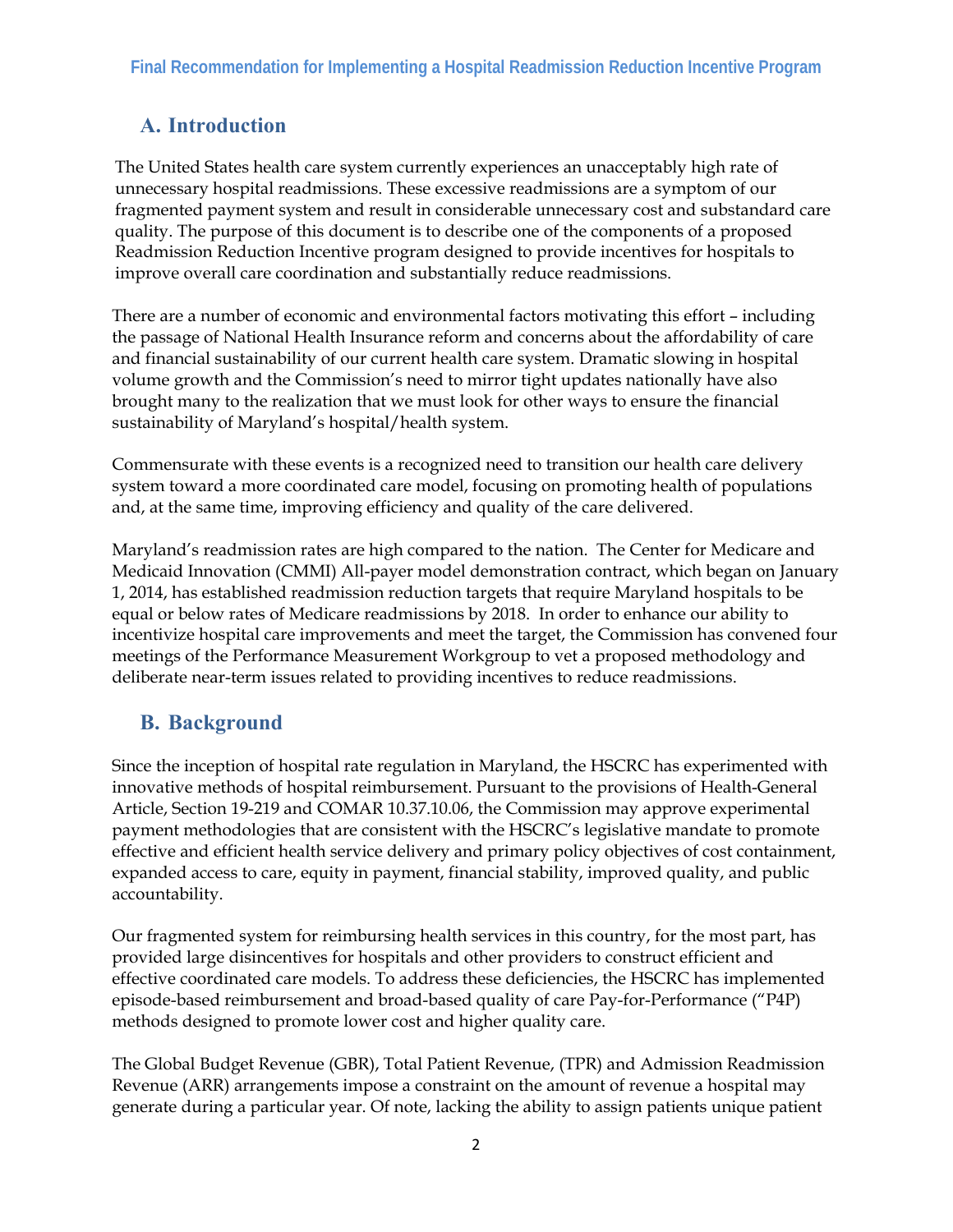#### **Final Recommendation for Implementing a Hospital Readmission Reduction Incentive Program**

identifiers, the ARR program measures and bundles payments for readmissions that occur within the same hospital only. Hospitals are paid HSCRC approved unit rates – rates based on the units of service provided for any given case. In May 2013, the Commission approved a Shared Savings Policy where hospital revenues are adjusted by 0.3% of inpatient revenues to provide similar cost savings as the federal Centers for Medicare and Medicaid Services (CMS) Readmission Reduction program. Hospitals' unit rates are updated on an annual basis per the Commission's normal inflation update process, with any associated adjustments for price compliance, case mix change, volume change, and MHAC and QBR scaling provisions; this recommendation proposes adding an additional positive incentive adjustment for high performing hospitals that meet pre-determined reduction targets for readmissions.

#### **C. Assessment**

#### *1. Maryland's High Readmission Rates*

Figure 1 reviews the status of Maryland hospitals compared to all US hospitals using CMS' FY2013 IPPS Final Rule: Hospital Readmissions Reduction Program-Supplemental Data (Revised March 2013).

| Figure 1: Maryland Hospitals Ranked By Excess Readmissions in CMS' Hospital Readmissions |  |
|------------------------------------------------------------------------------------------|--|
| <b>Reduction Program*</b>                                                                |  |

|                                                                                             | <b>Excess Readmissions Due To:</b> |                      |                     |  |  |  |
|---------------------------------------------------------------------------------------------|------------------------------------|----------------------|---------------------|--|--|--|
| <b>National Quartiles: Hospital Ranked From</b><br><b>Least to Most Excess Readmissions</b> | Pneumonia                          | <b>Heart Failure</b> | <b>Heart Attack</b> |  |  |  |
| <b>Quartile 1 (Least Excess Readmissions)</b>                                               | 4 (9%)                             | 4 (9%)               | 2(5%)               |  |  |  |
| <b>Quartile 2</b>                                                                           | 4 (9%)                             | 6(14%)               | 7 (19%)             |  |  |  |
| <b>Quartile 3</b>                                                                           | 7(16%)                             | 14 (32%)             | 10 (27%)            |  |  |  |
| <b>Quartile 4 (Most Excess Readmissions)</b>                                                | 29 (66%)                           | 20 (45%)             | 18 (49%)            |  |  |  |
| Total hospitals included in analysis                                                        | 3,123                              | 3,110                | 2,262               |  |  |  |

**Source:** HSCRC analysis of CMS Readmission data, April 2013.

**Note:** Based on CMS data from July 1, 2008 to June 30, 2011. Some Maryland hospital did not have enough cases for CMS to calculate excess readmission figures (pneumonia= 1 hospital, health failure=1 hospital, heart attack=8 hospitals).

As illustrated in Figure 1, the majority of Maryland hospitals were ranked below the national average for Medicare's Hospital Readmission indicators, and many were in the lowest 25 percent. Four Maryland hospitals were ranked in the worst 100 hospitals in the nation for each of the three indicators. For pneumonia readmissions, one-fifth of Maryland hospitals ( $n=9$ ) were ranked among the worst 200 hospitals in the nation for excess readmissions.

Based on data HSCRC has received from the Colorado Foundation for Medical Care on Medicare readmissions in CY 2012, Maryland continues to perform poorly and has one of the highest readmission rates of all states. In addition, quarterly trend data from the Delmarva Foundation through September 2013 on Medicare readmissions continue to reveal that Maryland's readmission rate is substantially higher than the national average.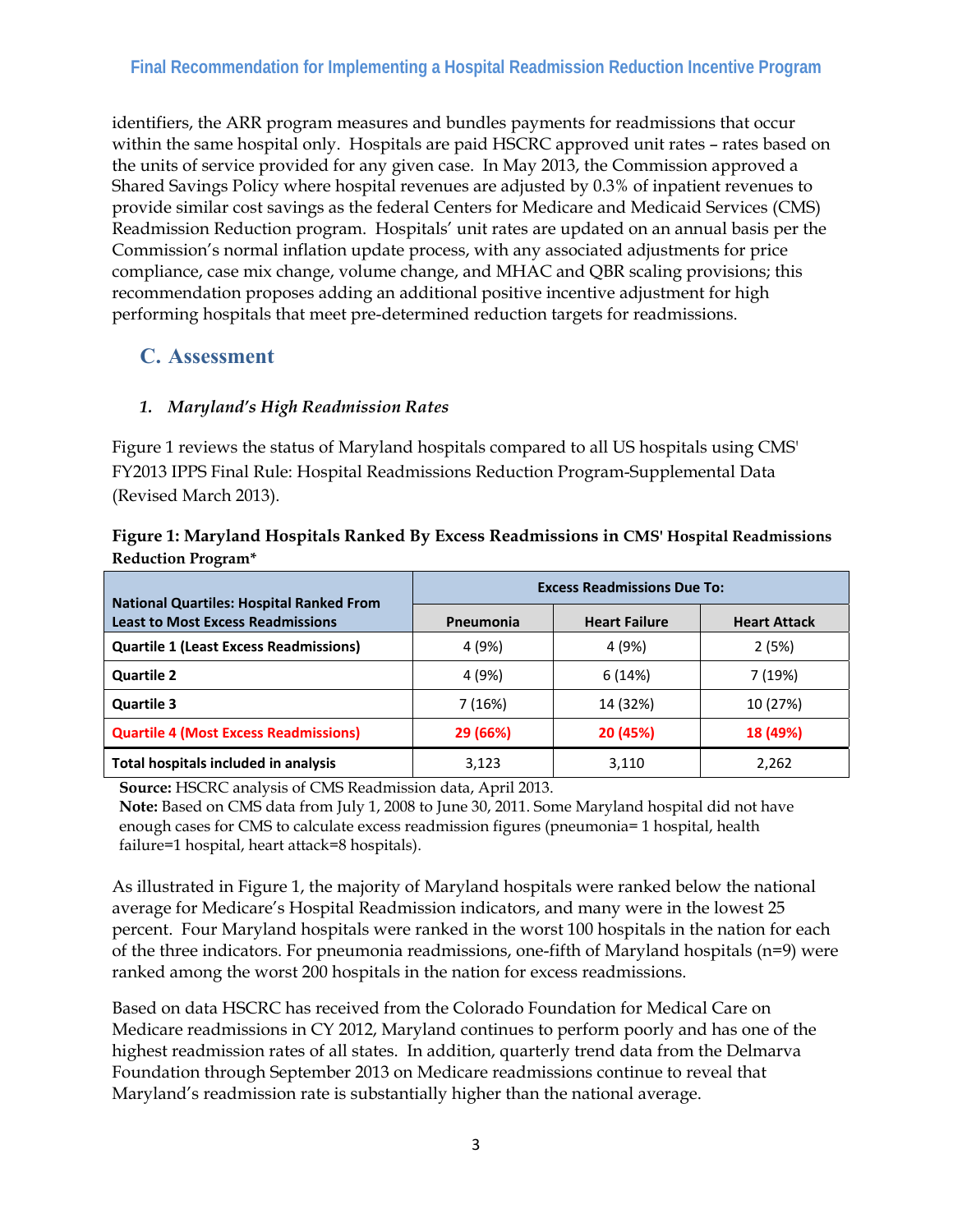#### *2. Master Patient Index Enables Measurement of Across-Hospital Readmissions*

Since HSCRC does not collect sufficient patient level data indicators to identify patients across care settings, staff has worked with the Chesapeake Regional Information System for our Patients (CRISP) to assign patients in our data set unique patient identifiers using the CRISP Master Patient Index technology. HSCRC is now able to match patients across hospitals and calculate reliable inter-hospital readmission rates.

#### *3. Readmissions Reduction Incentive Program Guiding Principles*

Staff vetted the guiding principles for implementing incentives to reduce readmissions listed below with the Performance Measurement Workgroup.

- Measurement used for performance linked with payment must include all patients regardless of payer.
- Measurement must be fair to hospitals.

- A first year target must be established to reasonably support the overall goal of equal or less than the National Medicare readmission rate by CY 2018.
- Measure specifications used for the program should be consistent with the CMS measure of readmissions (also used by Partnership for Patients Program).

#### *4. Key Methodology Components that Support the Guiding Principles*

The key methodology components of the proposed readmission reduction program vetted with the Workgroup are described below. (See Appendix I for Complete Measure Calculation Specifications and Appendix VII for FY 2013 Results).

- **Readmission definition** Total readmissions/total admissions to any acute hospital1
- **Broad patient inclusion-** For greater impact and potential for reaching the target the measure should include all payers and any acute hospital readmission in the state. Staff examined the relationship between improvements in all-payer readmission rates and Medicare readmission rates since the CMMI contract is based on Medicare readmission rates only. The analysis indicated that there is a strong correlation between the Medicare and allpayer measures (Appendix IV).
- **Patient exclusion adjustments–** To enhance fairness of the methodology, planned admissions (using the CMS Algorithm V 2.1) and deliveries should be excluded from readmission counts.
- **Positive incentive** For hospitals that reach or exceed the goal, they have the opportunity to earn the incentive.
- **Performance measurement consistent across hospitals** A uniform achievement benchmark for all hospitals will be established for the first year, and performance will be measured cumulatively for future years. The Workgroup discussed using a segmented approach, where hospitals with high readmission rates would be required to have higher benchmarks for improvement. Staff examined whether hospitals with high readmission rates in the base year had higher reductions in the following year using intra-hospital readmissions and did

 $1$  Discharge can both be initial and readmission; one readmission within 30 days is counted; transfers are combined into a single stay; and the 30-day period starts at the end of the combined stay, Left against medical advice is also included in the index. Admissions with discharge status of "Died" are excluded.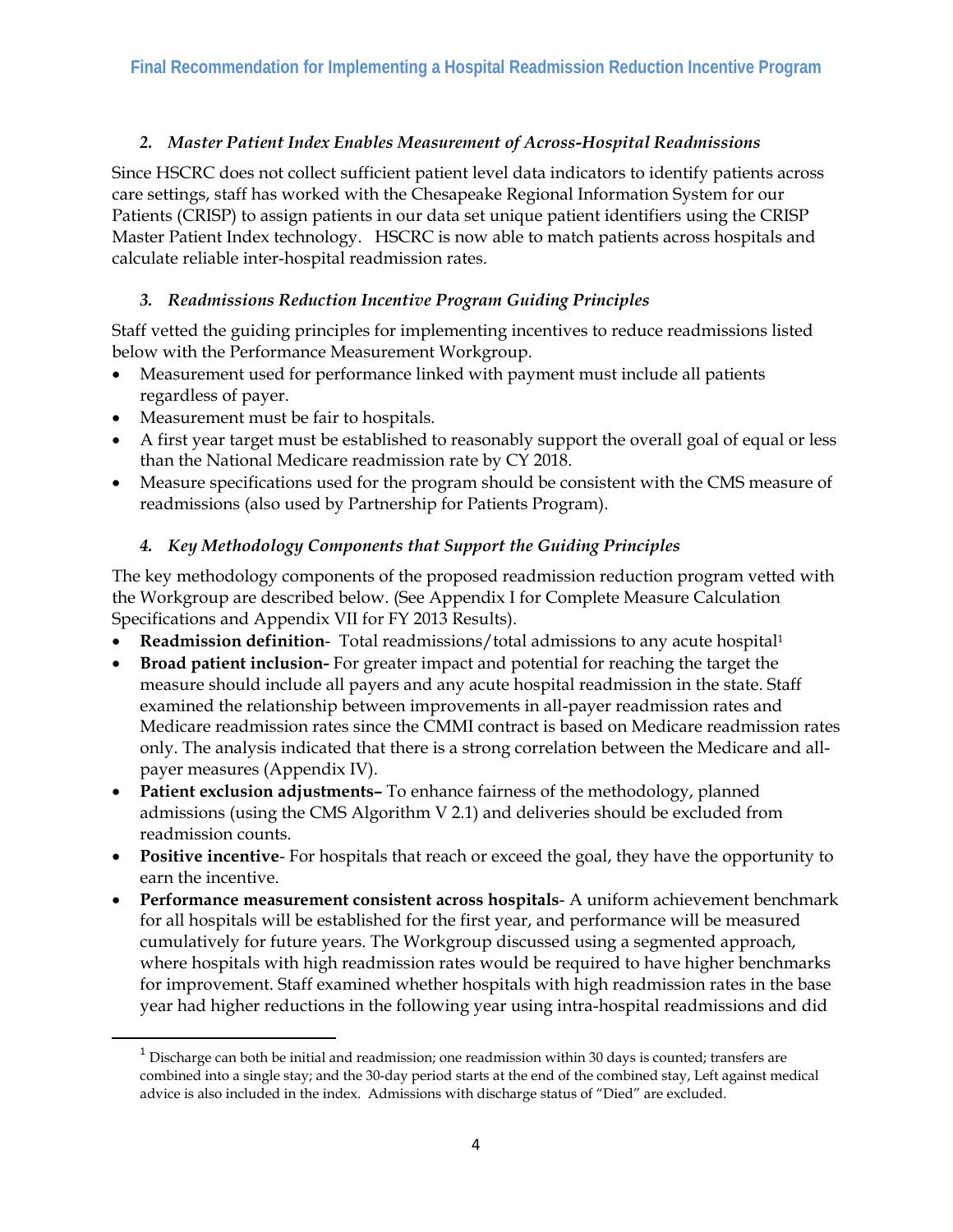not find a significant impact of base year readmission rates on readmission reductions the following year (Appendix V). Given the debate whether socio-economic and demographic factors should be used in readmission risk adjustment and that arguments could be made to lower readmission targets for high readmission hospitals if they serve hard to reach populations, staff recommends using a uniform achievement benchmark for all hospitals.

 **Monitor for unintended consequences**- Observation and ED visits within 30 Days of an inpatient stay will be monitored; adjustments to the positive incentive will be made if observation cases within 30 days increase faster than the other observations in a given hospital.

#### *5. Readmission Reduction Target, Revenue at Risk for Positive Incentive*

Setting targets annually for the next five years is problematic as there are no national projected numbers for admissions or readmissions nor are there projected reduction targets. Therefore, staff has modeled and is recommending a one year target we believe is not overly aggressive but may have potential to incrementally close the large gap that must be bridged in five years. According to the (CMMI) all-payer model demonstration contract, "If in a given Performance Year Regulated Maryland Hospitals, in aggregate, fail to outperform the national Readmissions Rate change by an amount equal to or greater than the cumulative difference between the Regulated Maryland Hospital and national Readmission Rates in the base period divided by five, CMS shall follow the corrective action and/or termination provisions of the Waiver of Section 1886(q) as set forth in Section 4.c and in Section 14."

As illustrated in Figure 2 below, if a 5% annual reduction in Medicare readmissions is assumed, for FY 2014, reaching a 6.76% reduction target would enable Maryland to begin to close the gap between Maryland and the nation.

|                | <b>National Medicare</b> |                   |                               |                               |                                                    | <b>Maryland Medicare</b> |                   |                               |                                         |                                       |                          |
|----------------|--------------------------|-------------------|-------------------------------|-------------------------------|----------------------------------------------------|--------------------------|-------------------|-------------------------------|-----------------------------------------|---------------------------------------|--------------------------|
|                | Admissionsl              | Readmis-<br>sions | %<br><b>Readmis-</b><br>sions | Percentage<br>Point<br>Change | Percent<br>Change in<br>Rate of<br><b>Readmits</b> | <b>Admissions</b>        | Readmis-<br>sions | %<br><b>Readmis-</b><br>sions | Percentage Change in<br>Point<br>Change | Percent<br>Rate of<br><b>Readmits</b> | MD-US<br>Differ-<br>ence |
| FY2010         | 11,043,196               | 2,049,473         | 18.56%                        |                               |                                                    | 253,320                  | 54,019            | 21.32%                        |                                         |                                       | 14.9%                    |
| FY2011         | 11,129,694               | 2,070,250         | 18.60%                        | 0.04%                         | 0.22%                                              | 248,731                  | 52,032            | 20.92%                        | $-0.40%$                                | $-1.88%$                              | 12.5%                    |
| <b>FY2012</b>  | 10,857,862               | 1,991,886         | 18.35%                        | $-0.25%$                      | $-1.34%$                                           | 241,681                  | 49,100            | 20.32%                        | $-0.60%$                                | $-2.87%$                              | 10.7%                    |
| <b>FY2013</b>  | 10,458,098               | 1,847,036         | 17.66%                        | $-0.69%$                      | $-3.76%$                                           | 235,532                  | 45,244            | 19.21%                        | $-1.11%$                                | $-5.46%$                              | 8.8%                     |
|                |                          |                   |                               |                               |                                                    |                          |                   |                               |                                         |                                       |                          |
| FY 2014        |                          |                   | 16.78%                        | $-0.88%$                      | $-5.00%$                                           |                          |                   | 17.91%                        | $-1.30%$                                | $-6.76%$                              | 6.8%                     |
| <b>CY 2014</b> |                          |                   | 16.34%                        | $-1.32%$                      | $-7.50%$                                           |                          |                   | 17.26%                        | $-1.95%$                                | $-10.13%$                             | 5.7%                     |

**Figure 2. FY 2014 Readmission Reduction Target with 5% Medicare Reduction Modeled** 

In addition to a reduction target, CMMI requires that all Maryland performance programs linked with payment have revenues at risk comparable to the national programs. Appendix III compares Maryland with Medicare revenue magnitudes at risk for each program for FYs 2015- 17 and illustrates Maryland designating 0.5% as a positive incentive for reaching readmission reduction targets.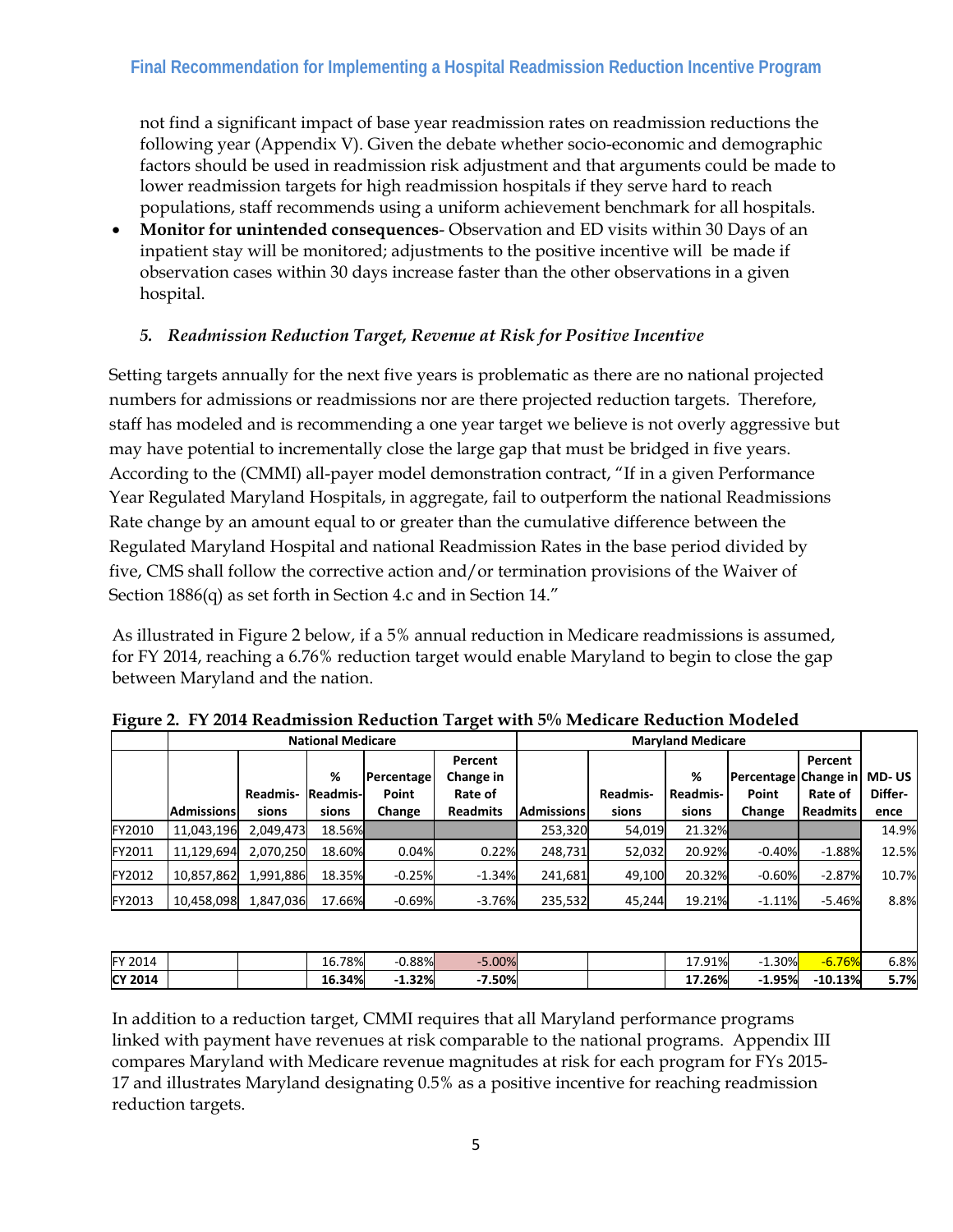For Maryland's Readmission Reduction Incentive Program, staff believes the amount must not be overly aggressive but sufficient to incentivize positive behavior change and contribute to meeting or exceeding the CMS percentages of revenue at risk.

In its written submission to HSCRC's call for white papers on Quality Based Reimbursement, MHA submitted an alternative proposal for a readmission reduction program. MHA's full white paper submission entitled "Quality-Related Payment Policies HSCRC Waiver Implementation February 28, 2014" is in Appendix VI.

### **D. Recommendations**

As part of the FY 2015 update, the recommendations for the Readmission Shared Savings program will be proposed in May Commission meeting. Staff provides the following recommendations for a new readmission reduction incentive program that would have CY 2014 performance applied to rate year 2016:

- 1. The Commission should implement a Readmissions Reduction Incentive Program.
- 2. The CMS readmission measure definition specifications should be used with limited adjustments to enhance the fairness of the measure.
- 3. The annul target for the first performance year, CY 2014, should be based on an all-payer readmission rate.
- 4. The risk adjusted readmission reduction target for the first year, CY 2014, should be a 6.76% compared to CY 2013 risk adjusted readmission rates. The readmission reduction target will be determined annually.
- 5. A positive incentive magnitude of up to 0.5% of the hospital's inpatient permanent revenue should be provided for hospitals that meet or exceed the target set forth in recommendation 4, provided that the FY 2016 update factor has favorable conditions.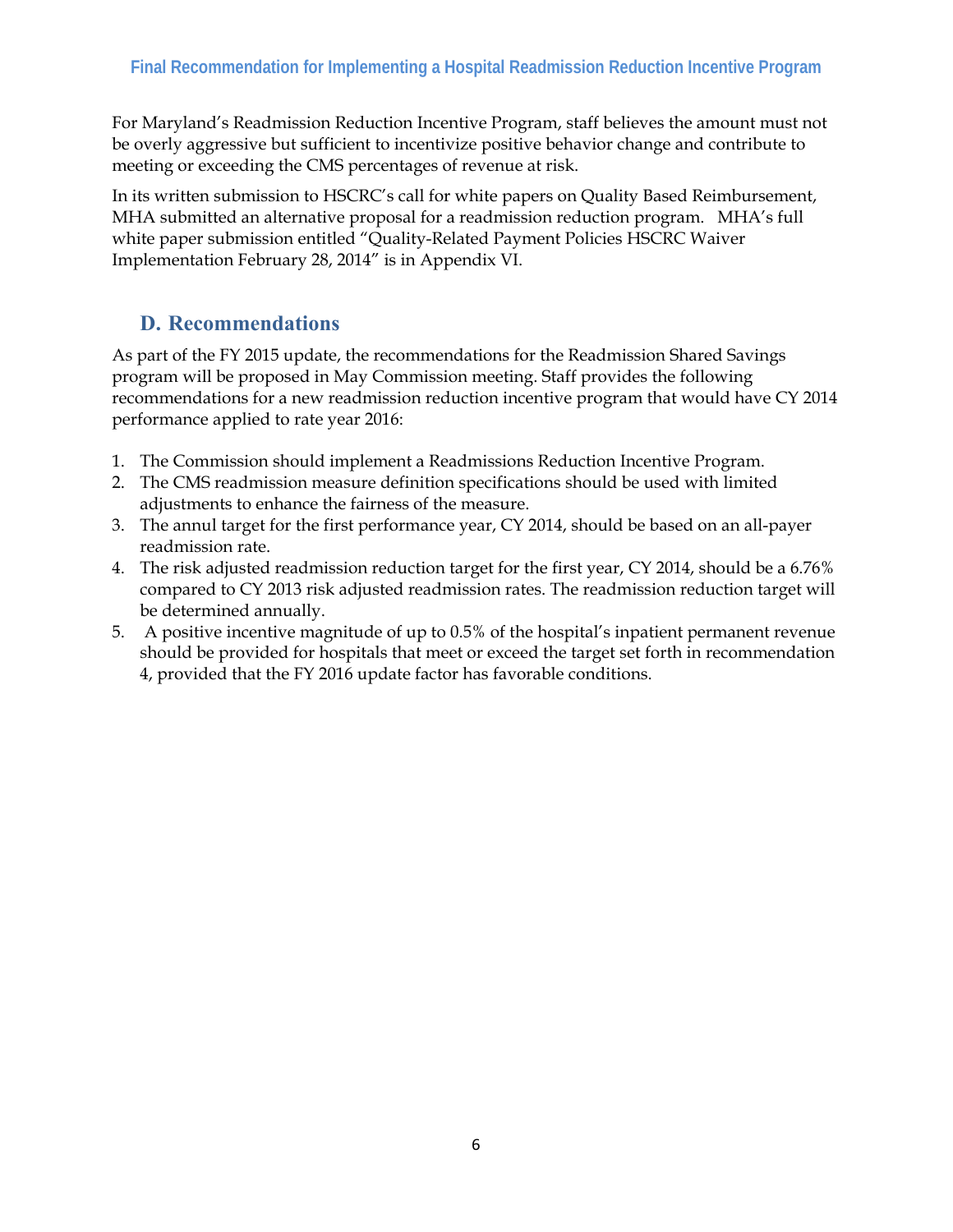### **Appendix I. HSCRC Methodology for Readmissions FY2016**

#### **READMISSIONS**

FY2013 inpatient data, with EIDs (base year), was used to calculate the readmission rates for all-payer and Medicare patients.

#### **EXCLUSIONS**

The following were removed from the readmission rate calculations:

- 1. Rehab hospitals (provider ids 213028,213029, 213300)
- 2. Cases with null or missing EIDs
- 3. Duplicates
- 4. Negative interval days
- 5. For risk adjustment, based on admission DRGs, exclude DRG and SOI cells with  $<$  2
- 6. Exclude those who have died (from denominator) and those with same day transfers (interval days = 0) (from readmissions)

#### **RESULTS**

- 1. Two numerators (readmissions within 30 days of a hospitalization)
	- a. Unadjusted readmissions (comparable to CMS)
	- b. Adjusted readmissions (exclude planned admissions, based on the Clinical Classification System (CCS) to flag planned admissions)
- 2. Denominator Total number of discharges
- 3. Expected Readmissions based on Discharge DRG and Severity of Illness.
- 4. Calculate Ratio Adjusted readmissions / expected readmissions
- 5. Risk Adjusted Readmission Rate Ratio\*Overall state rate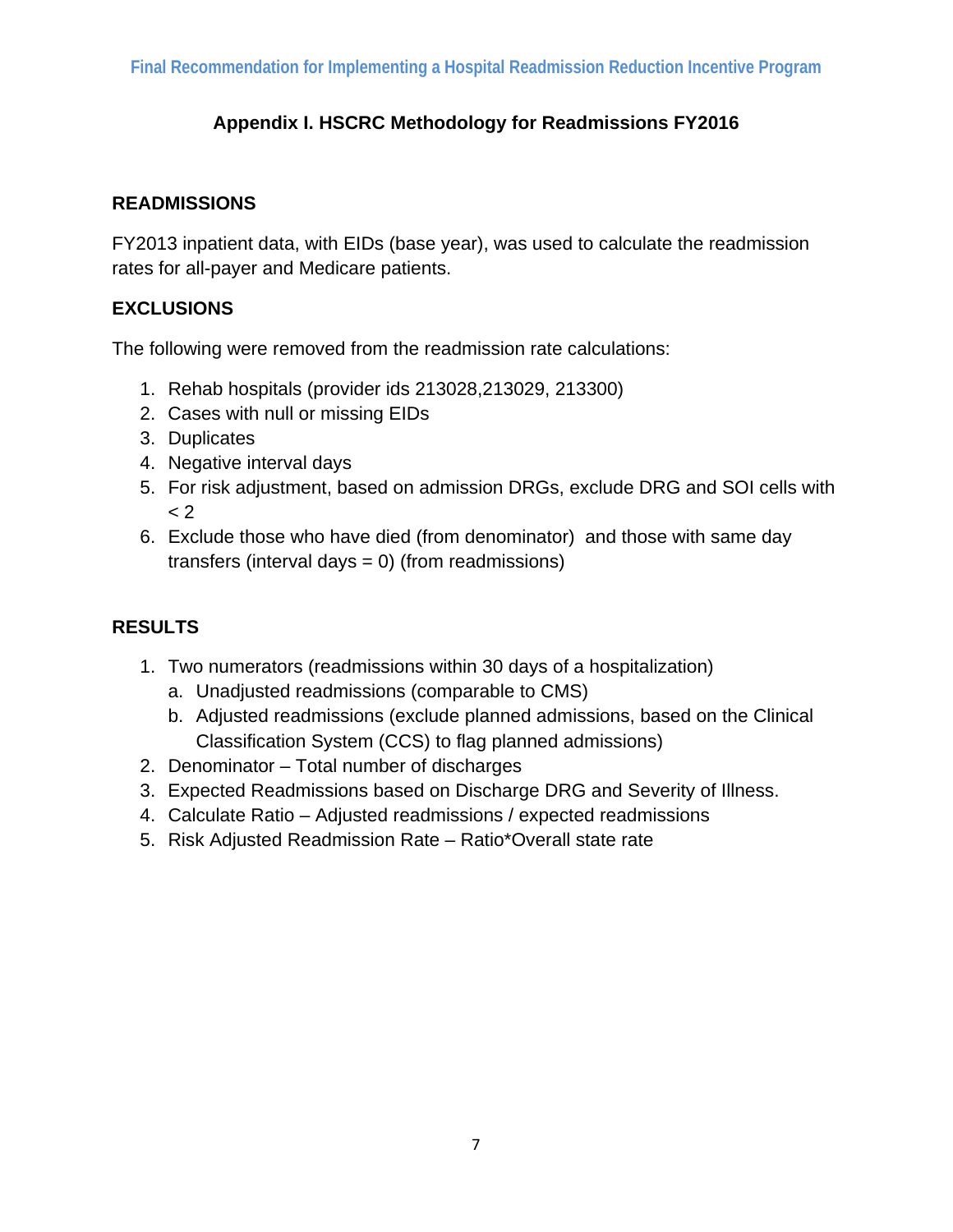

**Appendix II. Medicare Readmissions Quarterly Trend Data from the Delmarva Foundation**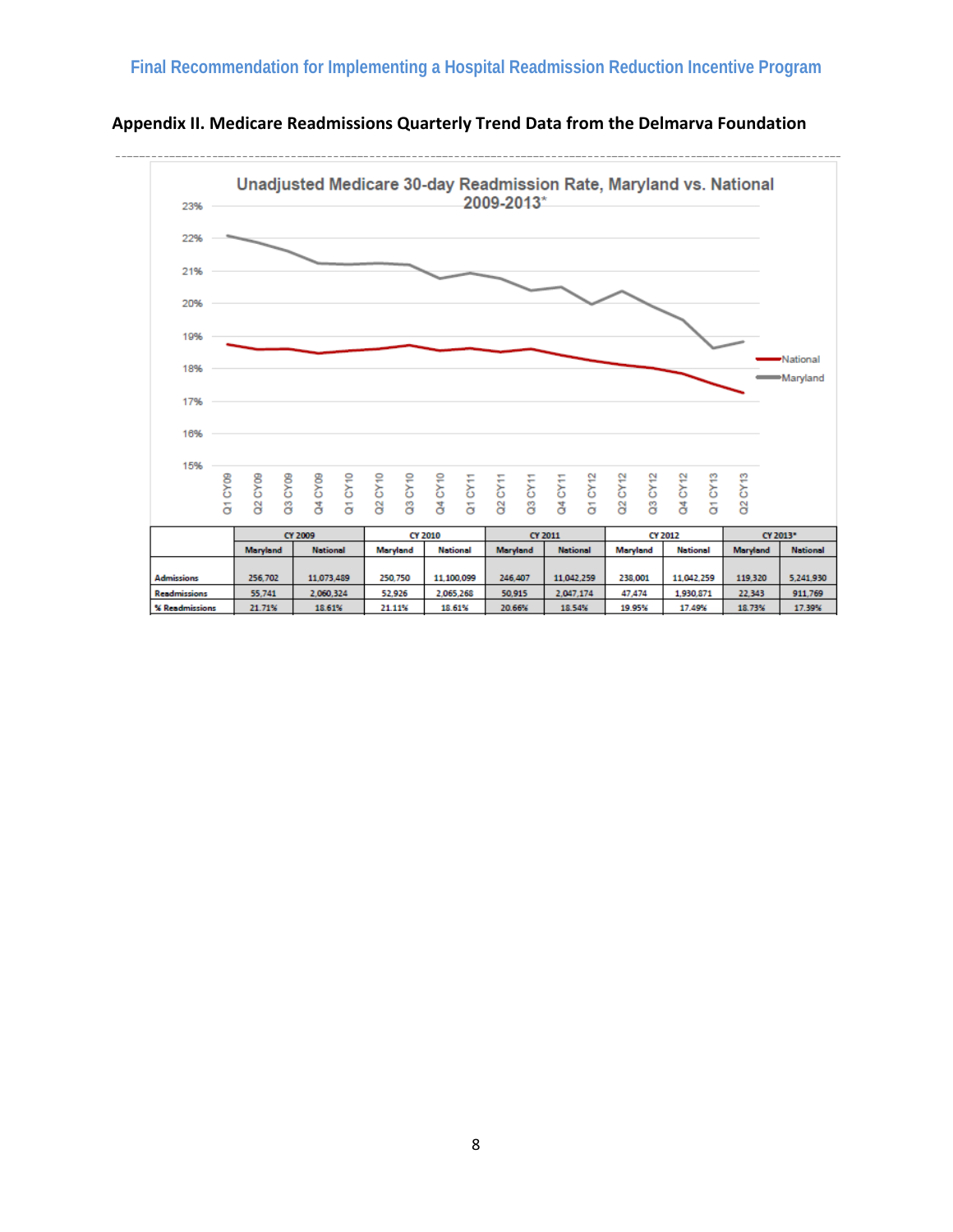<u> 1989 - Andrea State Barbara, amerikan personal di sebagai personal di sebagai personal di sebagai personal d</u>

| Appendix III. Maryland Performance Based Revenue at Risk Percentages 2009-FY2016 |
|----------------------------------------------------------------------------------|
| (Proposed)                                                                       |

| Program                                      | Year    | <b>Medicare</b>   | <b>Maryland</b>                                  |  |  |
|----------------------------------------------|---------|-------------------|--------------------------------------------------|--|--|
|                                              |         |                   |                                                  |  |  |
|                                              |         | % Revenue at Risk |                                                  |  |  |
|                                              | FY 2009 |                   |                                                  |  |  |
| VBP/QBR                                      |         |                   | 0.50%                                            |  |  |
|                                              | FY 2010 |                   |                                                  |  |  |
| VBP/QBR                                      |         |                   | 0.50%                                            |  |  |
|                                              | FY 2011 |                   |                                                  |  |  |
| VBP/QBR                                      |         |                   | 0.50%                                            |  |  |
| HAC/MHAC                                     |         |                   | 0.50%                                            |  |  |
| <b>TOTAL</b>                                 |         |                   | 1.00%                                            |  |  |
|                                              | FY 2012 |                   |                                                  |  |  |
| VBP/QBR                                      |         |                   | 0.50%                                            |  |  |
| HAC/MHAC                                     |         |                   | 1.00%                                            |  |  |
| <b>TOTAL</b>                                 |         |                   | 1.50%                                            |  |  |
|                                              | FY 2013 |                   |                                                  |  |  |
| VBP/QBR                                      |         | 1.00%             | 0.50%                                            |  |  |
| HAC/MHAC                                     |         |                   | 2.00%                                            |  |  |
| <b>HRRP</b>                                  |         | 1.00%             |                                                  |  |  |
| <b>TOTAL</b>                                 |         | 2.00%             | 2.50%                                            |  |  |
|                                              | FY 2014 |                   |                                                  |  |  |
| VBP/QBR                                      |         | 1.25%             | 0.50%                                            |  |  |
| HAC/MHAC                                     |         |                   | 2.00%                                            |  |  |
| HRRP/Readmission Shared Savings              |         | 2.00%             | 0.41%                                            |  |  |
| <b>GBR Potentially Avoidable Utilization</b> |         |                   | To be Determined after the Completion of         |  |  |
| <b>Efficiency Adjustment</b>                 |         |                   | <b>GBR</b> contracts                             |  |  |
|                                              |         |                   | To be Determined after the Completion of         |  |  |
| <b>GBR Cost Efficiency Constraint</b>        |         |                   | <b>GBR</b> contracts                             |  |  |
| <b>TOTAL</b>                                 |         | 3.25%             | 2.91%                                            |  |  |
| VBP/QBR                                      | FY 2015 | 1.50%             | 0.50%                                            |  |  |
| HAC/MHAC                                     |         | 1.00%             | 3.00%                                            |  |  |
|                                              |         |                   |                                                  |  |  |
| HRRP/Readmission Shared Savings              |         | 3.00%             | To be Proposed at May 2014 Commission<br>Meeting |  |  |
| <b>GBR Potentially Avoidable Utilization</b> |         |                   | To be Determined after the Completion of         |  |  |
| <b>Efficiency Adjustment</b>                 |         |                   | <b>GBR</b> contracts                             |  |  |
|                                              |         |                   | To be Determined after the Completion of         |  |  |
| <b>GBR Cost Efficiency Constraint</b>        |         |                   | <b>GBR</b> contracts                             |  |  |
| <b>TOTAL</b>                                 |         | 5.50%             | 3.50%                                            |  |  |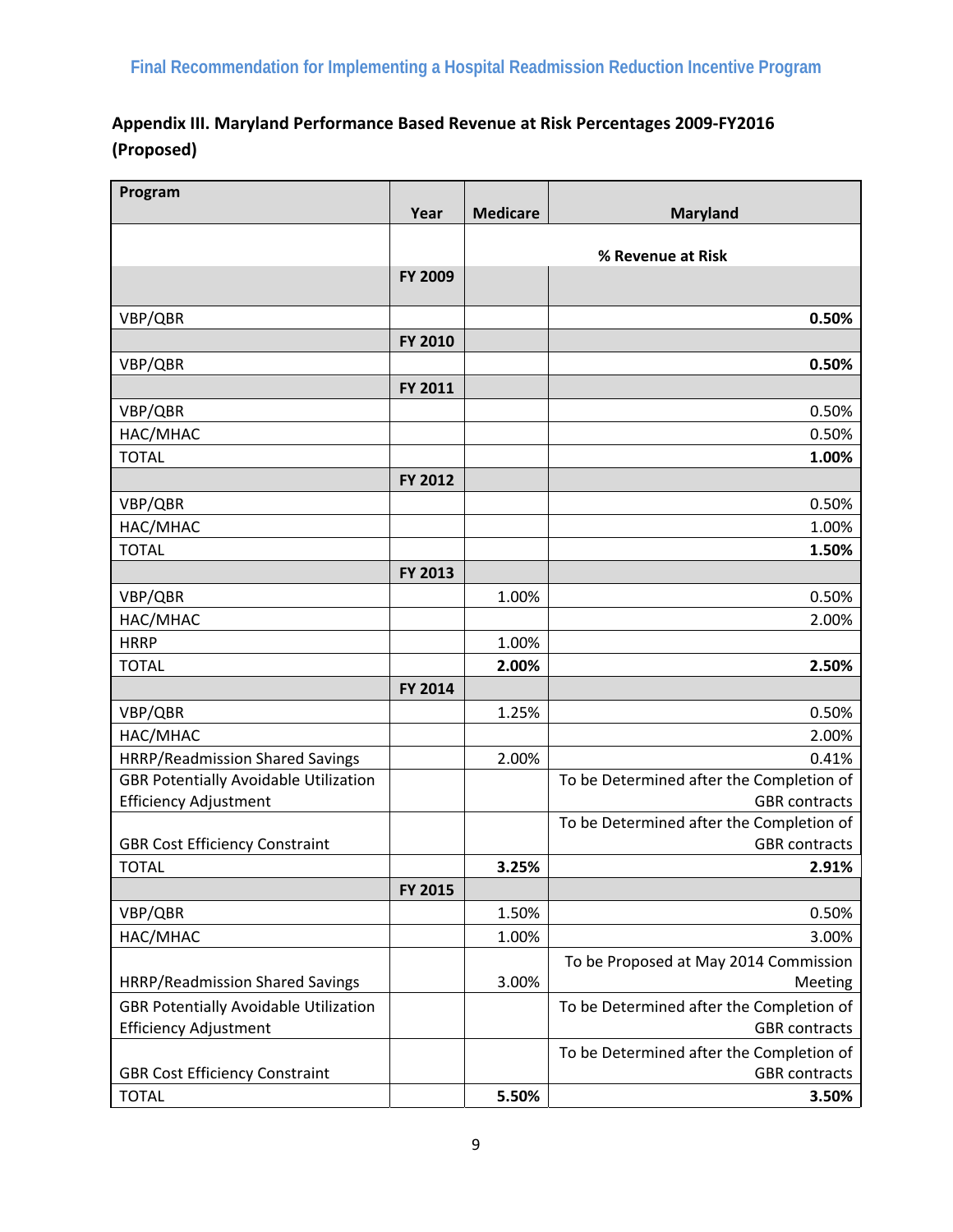# **Final Recommendation for Implementing a Hospital Readmission Reduction Incentive Program**

| Program                                      |                |                 |                                          |
|----------------------------------------------|----------------|-----------------|------------------------------------------|
|                                              | Year           | <b>Medicare</b> | <b>Maryland</b>                          |
|                                              |                |                 |                                          |
|                                              |                |                 | % Revenue at Risk                        |
|                                              | <b>FY 2016</b> |                 |                                          |
| VBP/QBR                                      |                | 1.75%           | 1.00%                                    |
| HAC/MHAC                                     |                | 1.00%           | 4.00%                                    |
| <b>HRRP/Readmission Shared Savings</b>       |                |                 | To be Proposed at May 2015 Commission    |
| Program                                      |                | 3.00%           | <b>Meeting</b>                           |
| <b>Readmission Reduction Incentive</b>       |                |                 |                                          |
| Program                                      |                |                 | 0.50% (Proposed)                         |
| <b>GBR Potentially Avoidable Utilization</b> |                |                 | To be Determined after the Completion of |
| <b>Efficiency Adjustment</b>                 |                |                 | <b>GBR</b> contracts                     |
|                                              |                |                 | To be Determined after the Completion of |
| <b>GBR Cost Efficiency Constraint</b>        |                |                 | <b>GBR</b> contracts                     |
| Total                                        |                | 5.75%           | 5.50%                                    |

### **Waiver Calendar Year Calculations based on Existing**

**and Proposed Policies**

|         | Medicare | Maryland | <b>Cumulative</b><br><b>Difference</b> |
|---------|----------|----------|----------------------------------------|
| CY 2014 | 3.8%     | 3.2%     | $-0.6%$                                |
| CY 2015 | 5.6%     | 4.5%     | $-1.7\%$                               |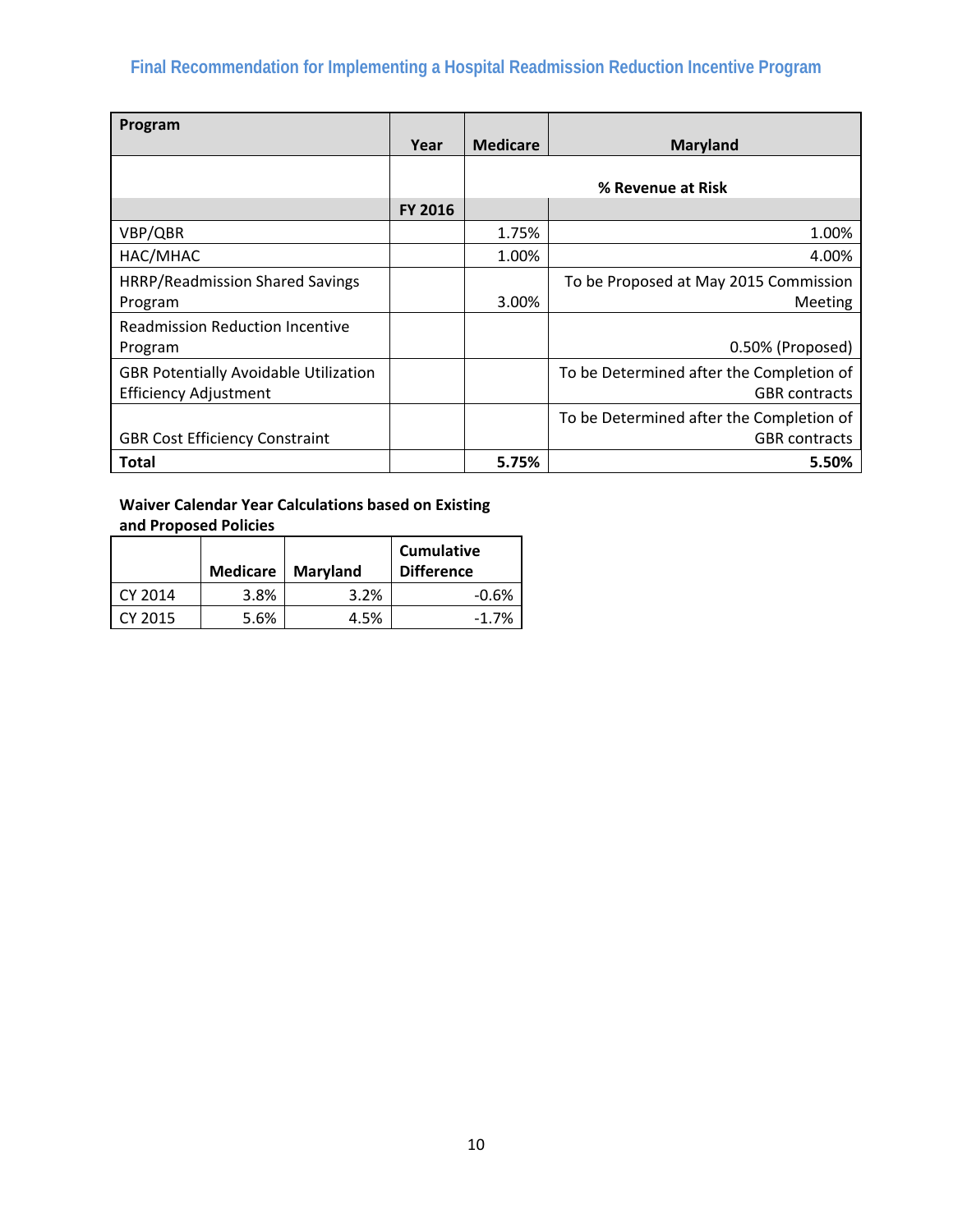

**Appendix IV. Annual Percent Change in Readmission Rates: All-Payer vs Medicare** 

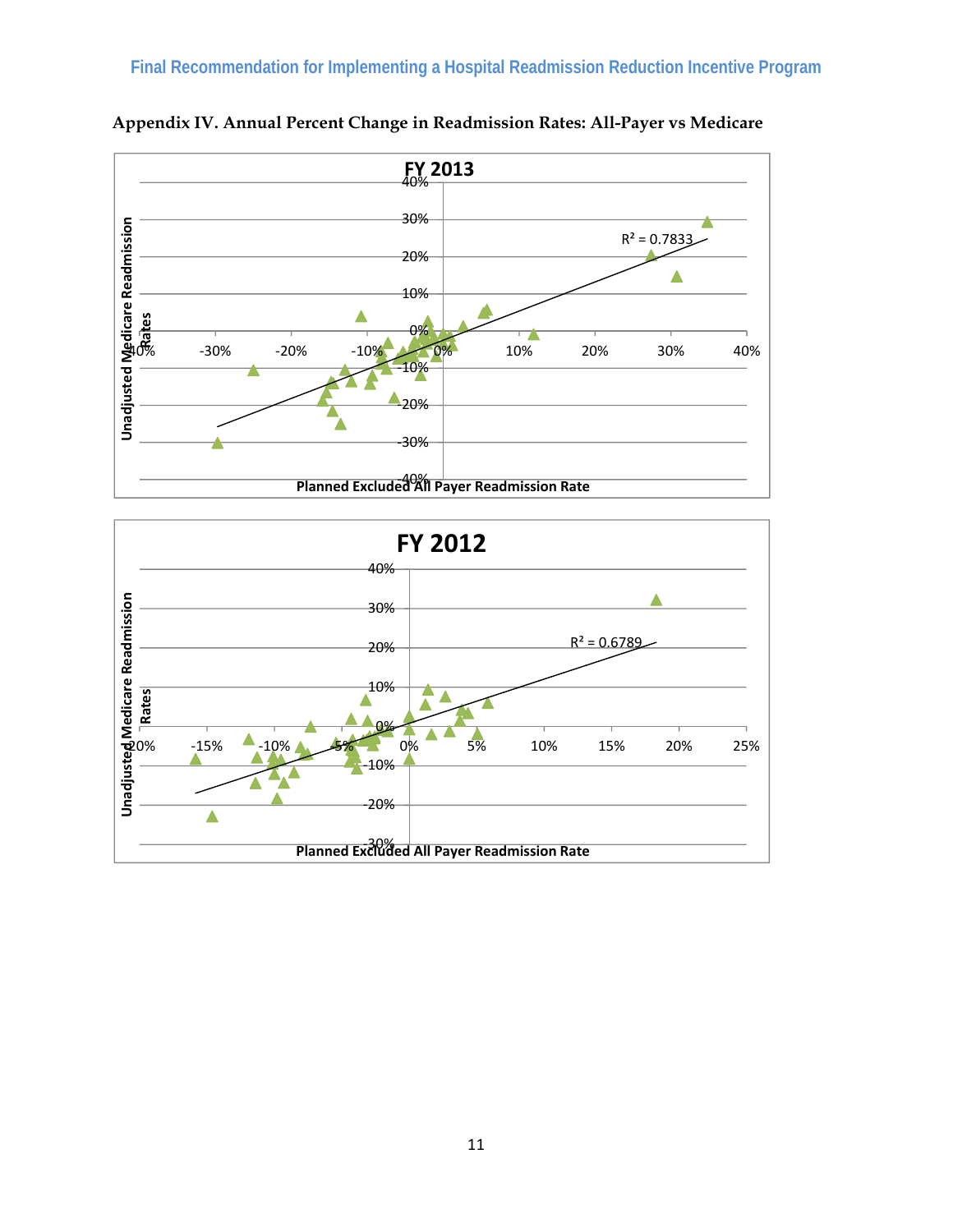

**Appendix V. Rate of Improvement and Base Year Readmission Rate**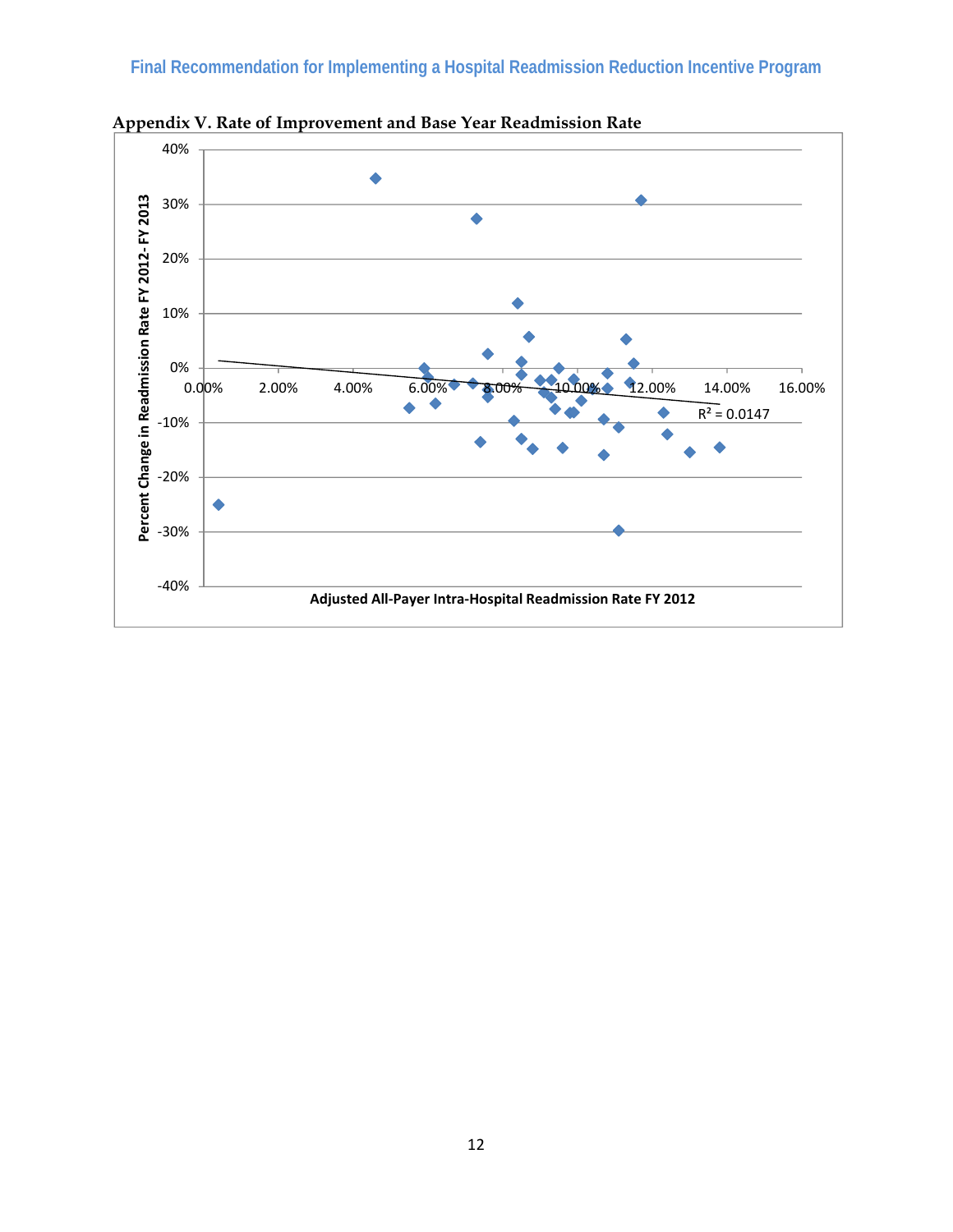**Appendix VI. MHA White Paper Submission on Quality Based Reimbursement Programs entitled "Quality‐Related Payment Policies HSCRC Waiver Implementation February 28, 2014."** 

**NOTE: This submission also addresses the Draft Recommendation for Modifying the Maryland Hospital Acquired Conditions Programs for FY 2016 and is repeated in Appendix VI of that draft recommendation.**